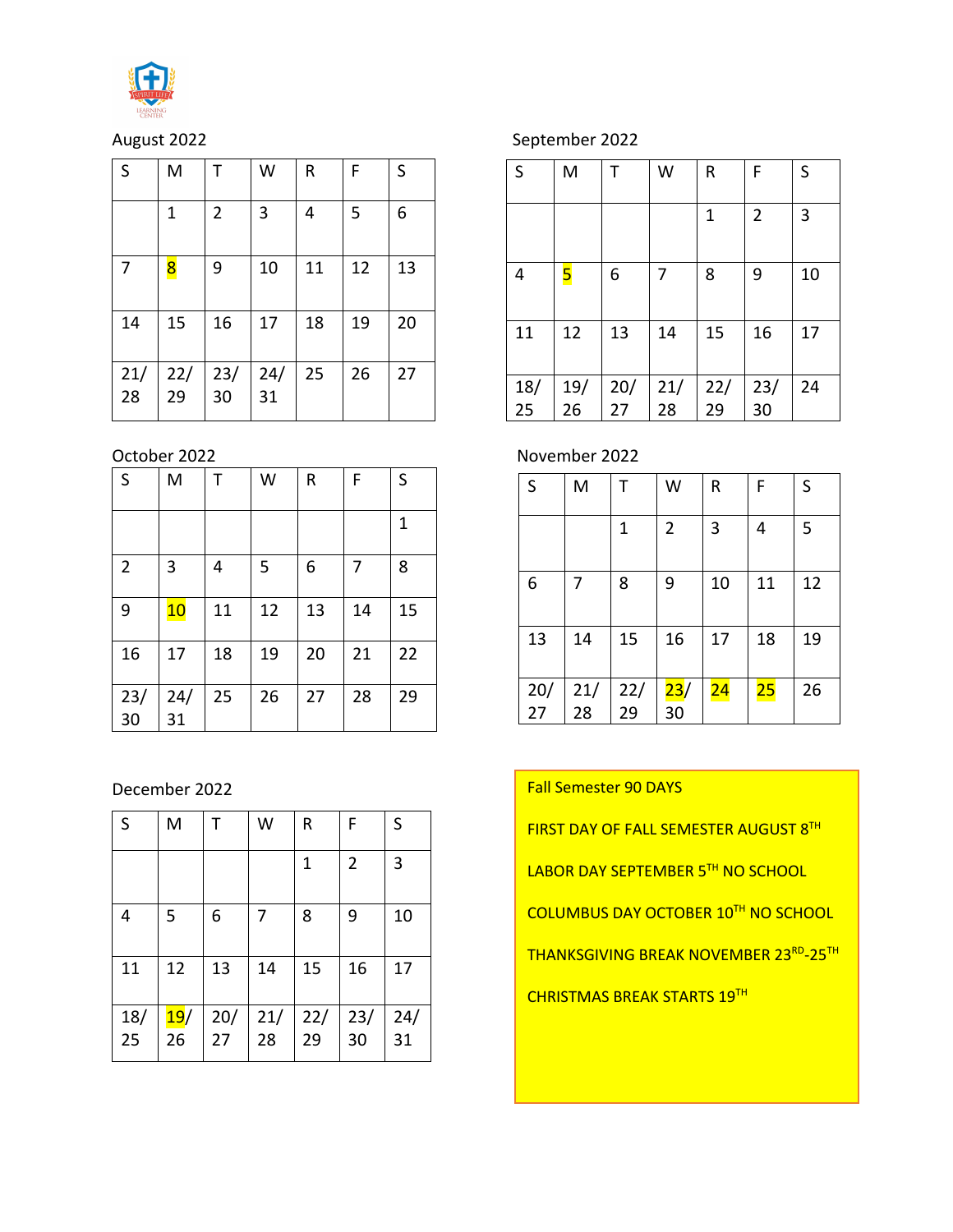

January 2023 **February 2023** 

| S  | M  | Т  | W                       | R  | F  | S  |
|----|----|----|-------------------------|----|----|----|
| 1  | 2  | 3  | $\overline{\mathbf{r}}$ | 5  | 6  | 7  |
| 8  | 9  | 10 | 11                      | 12 | 13 | 14 |
| 15 | 16 | 17 | 18                      | 19 | 20 | 21 |
| 22 | 23 | 24 | 25                      | 26 | 27 | 28 |
| 29 | 30 | 31 |                         |    |    |    |

March 2023 **April 2023** 

| S   | M   |     | W   | R              | F   | S  |
|-----|-----|-----|-----|----------------|-----|----|
|     |     |     | 1   | $\overline{2}$ | 3   | 4  |
| 5   | 6   | 7   | 8   | 9              | 10  | 11 |
| 12  | 13  | 14  | 15  | 16             | 17  | 18 |
| 19/ | 20/ | 21/ | 22/ | 23/            | 24/ | 25 |
| 26  | 27  | 28  | 29  | 30             | 31  |    |

## May 2023

| S  | M  | т                       | W              | R                       | F  | S  |
|----|----|-------------------------|----------------|-------------------------|----|----|
|    | 1  | $\overline{\mathbf{2}}$ | <mark>3</mark> | $\overline{\mathbf{r}}$ | 5  | 6  |
| 7  | 8  | 9                       | 10             | 11                      | 12 | 13 |
| 14 | 15 | 16                      | 17             | 18                      | 19 | 20 |
| 21 | 22 | 23                      | 24             | 25                      | 26 | 27 |
| 28 | 29 | 30                      | 31             |                         |    |    |

| S         | M         | т         | W  | R              | F  | S  |
|-----------|-----------|-----------|----|----------------|----|----|
|           |           |           | 1  | $\overline{2}$ | 3  | 4  |
| 5         | 6         | 7         | 8  | 9              | 10 | 11 |
| 12        | 13        | 14        | 15 | 16             | 17 | 18 |
| 19/<br>26 | 20/<br>27 | 21/<br>28 | 22 | 23             | 24 | 25 |

| S              | M  | т  | W  | R  | F  | S  |
|----------------|----|----|----|----|----|----|
|                |    |    |    |    |    | 1  |
| $\overline{2}$ | 3  | 4  | 5  | 6  | 7  | 8  |
| 9              | 10 | 11 | 12 | 13 | 14 | 15 |
| 16             | 17 | 18 | 19 | 20 | 21 | 22 |
| 23/<br>30      | 24 | 25 | 26 | 27 | 28 | 29 |

Spring Semester 96 DAYS

FIRST DAY OF SPRING SEMESTER JANURAY 4th

MLK JANUARY 17TH NO SCHOOL

PRESIDENTS DAY FEBRUARY 20TH NO SCHOOL

SPRING BREAK MARCH 13-17TH

GOOD FRIDAY APRIL 7th NO SCHOOL

TEACHER IN-SERVICE MAY 2ND-4TH NO SCHOOL

LAST DAY OF SPRING SEMESTER MAY 31<sup>H</sup>